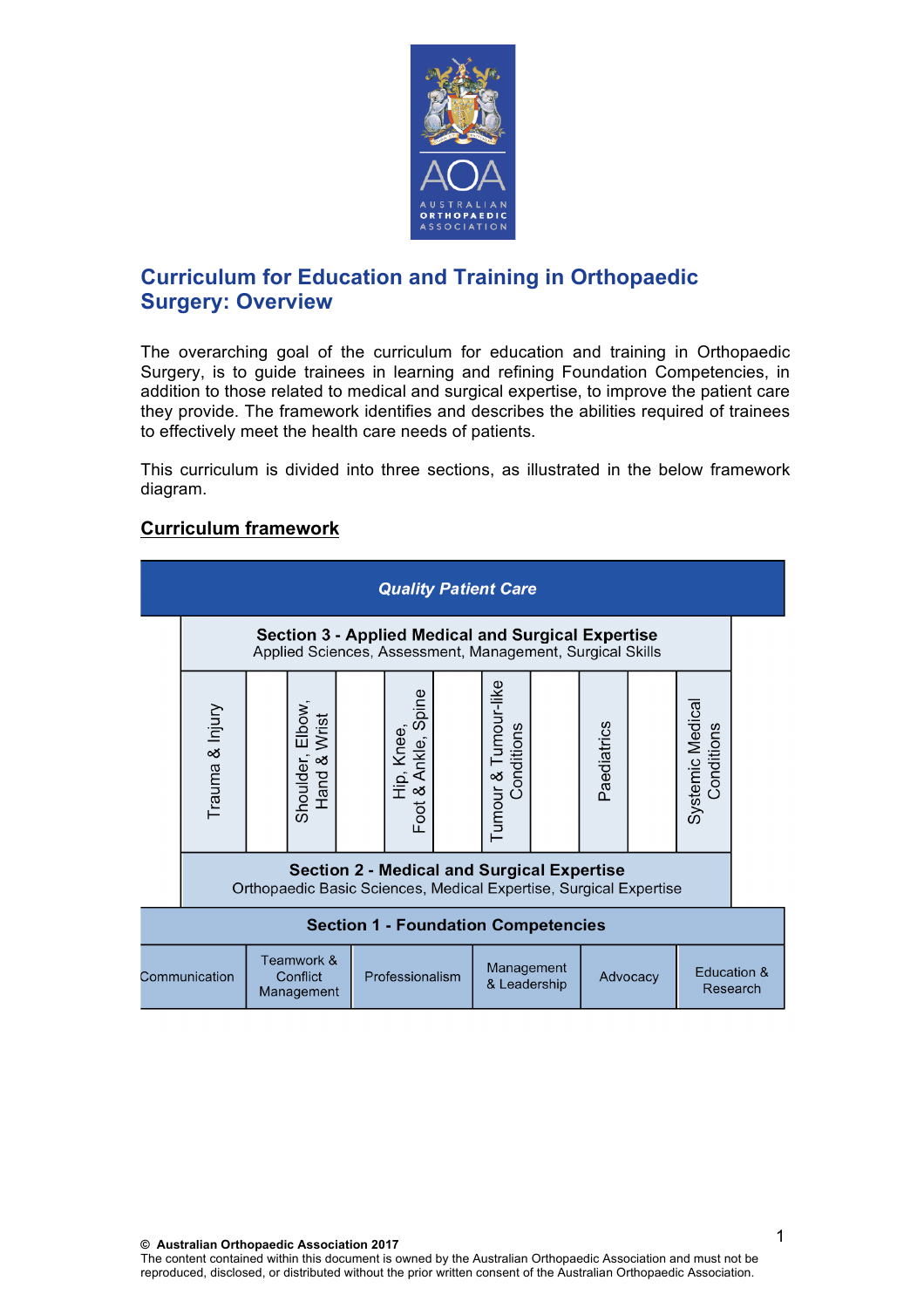## **SECTION 1 – FOUNDATION COMPETENCIES**

*Competencies that, together with medical and surgical expertise, are the foundation for quality patient care.*

| 1.1<br><b>Communication</b>                                            | Establishing relationships with patients and their families*<br>Eliciting relevant information<br>Sharing information with patients and their families<br>Sharing information with colleagues and others |  |  |  |
|------------------------------------------------------------------------|----------------------------------------------------------------------------------------------------------------------------------------------------------------------------------------------------------|--|--|--|
| 1.2<br><b>Teamwork and</b><br><b>Conflict</b><br><b>Management</b>     | Working with others<br>Handover<br><b>Conflict management</b>                                                                                                                                            |  |  |  |
| 1.3<br>Professionalism                                                 | Professional and ethical behaviour<br>Commitment to Orthopaedic Surgery as a Profession<br>Health and sustainable practice                                                                               |  |  |  |
| 1.4<br><b>Leadership and</b><br><b>Organisational</b><br><b>Skills</b> | Leadership<br>Organisational practice (including practice management)<br>Cost and allocation of healthcare                                                                                               |  |  |  |
| 1.5<br><b>Advocacy</b>                                                 | Advocacy for individual patients<br>Advocacy for the community<br>Cultural awareness and sensitivity                                                                                                     |  |  |  |
| 1.6<br><b>Education and</b><br><b>Research</b>                         | Ongoing learning (CPD and integration of evidence)<br><b>Teaching</b><br><b>Critical evaluation of literature</b><br>Research, development and dissemination of new<br>knowledge                         |  |  |  |

Based on the CanMEDs approach, Section 1 competencies together with medical and surgical expertise are the foundations of quality patient care. They are applied across all stages of training and have been brought together at the beginning of the curriculum document to emphasise their importance.

Competencies on conflict management and handover, practice management and critical evaluation of literature have been included. In keeping with current medical education best practice, professional and ethical behaviour, and health and sustainable practice are distinct subsections of Professionalism. Although cultural awareness and sensitivity spans a number of Foundation Competencies, it has been included within Advocacy.

Each section of the curriculum builds upon the previous one. The achievement of specific competencies with regard to orthopaedic surgery detailed in later sections, is underpinned by the development of Foundation Competencies.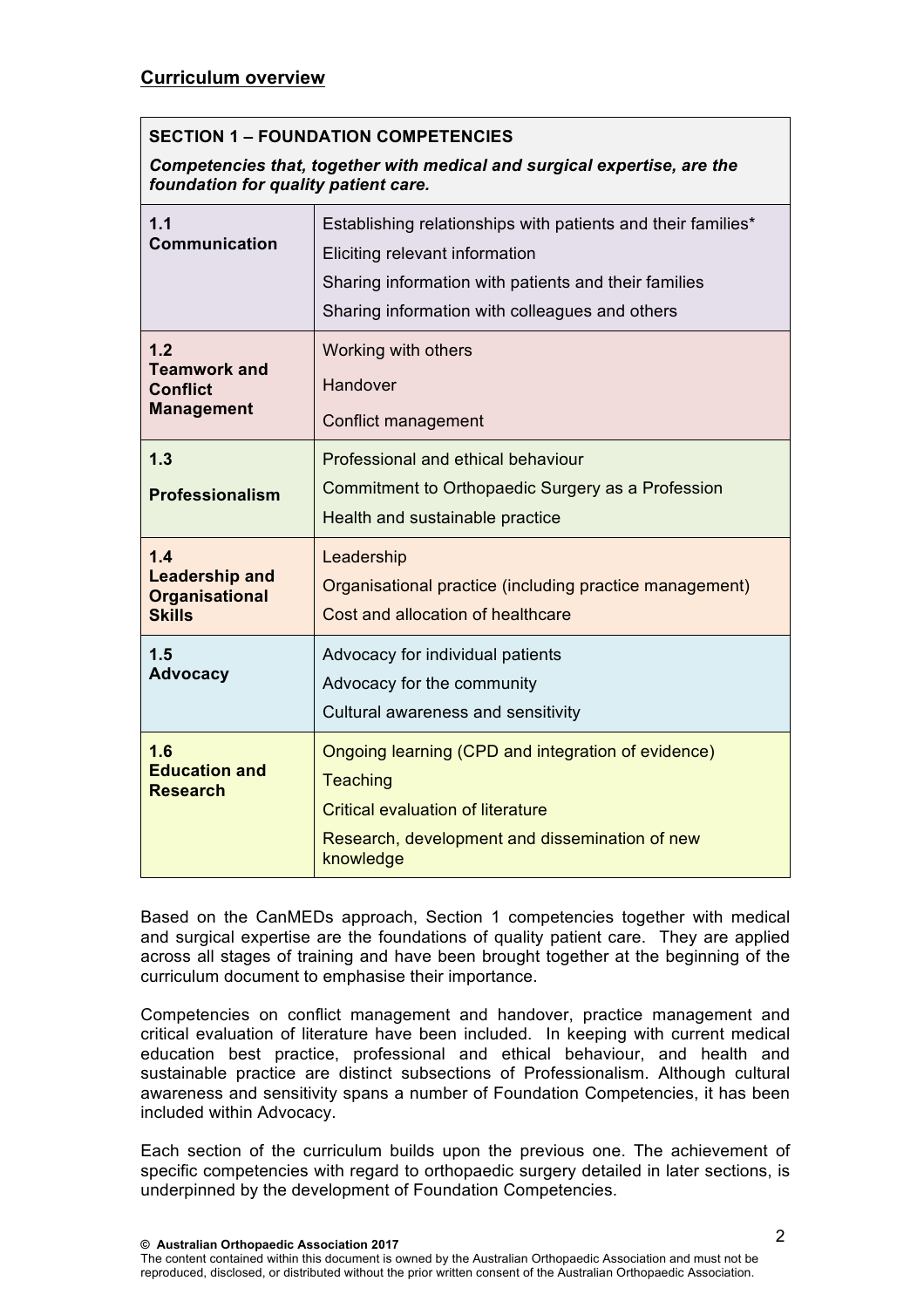## **SECTION 2 – MEDICAL AND SURGICAL EXPERTISE**

*Medical and surgical expertise competencies underpin competencies within Section 3.*

| 2.1<br><b>Orthopaedic Principles</b><br>and Basic Sciences<br>(OPBS) | <b>Musculoskeletal</b><br>Pathology<br>Biomechanics and motion<br>Materials and engineering<br>Infection, immunology and inflammation<br>Neurovascular<br>Pharmacology<br>Radiology and investigations |
|----------------------------------------------------------------------|--------------------------------------------------------------------------------------------------------------------------------------------------------------------------------------------------------|
| 2.2                                                                  | <b>Applied Science</b>                                                                                                                                                                                 |
| <b>Medical Expertise</b>                                             | Assessment                                                                                                                                                                                             |
| (ME)                                                                 | Management                                                                                                                                                                                             |
| 2.3                                                                  | Pre operative                                                                                                                                                                                          |
| <b>Surgical Expertise</b>                                            | Intra operative                                                                                                                                                                                        |
| (SE)                                                                 | Post operative                                                                                                                                                                                         |

The medical and surgical expertise competencies define the fundamental specialty knowledge and skills of orthopaedic surgeons across all areas of practice. The collation of these 'generic' orthopaedic surgery competencies prevents repetition throughout the curriculum, and when applied to a specific context within Section 3, reflects a spiral learning approach.

| <b>SECTION 3 - APPLIED MEDICAL AND SURGICAL EXPERTISE IN</b><br><b>ORTHOPAEDICS</b><br>Medical and surgical expertise competencies applied to each topic area. |                          |                                        |  |  |
|----------------------------------------------------------------------------------------------------------------------------------------------------------------|--------------------------|----------------------------------------|--|--|
| Topics:                                                                                                                                                        |                          | <b>ME</b> - Applied Sciences           |  |  |
| 3.1                                                                                                                                                            | <b>Trauma and Injury</b> | Anatomy, including surgical approaches |  |  |
| 3.2                                                                                                                                                            | <b>Shoulder</b>          | <b>Biomechanics</b>                    |  |  |
| 3.3                                                                                                                                                            | <b>Elbow</b>             | Pathology                              |  |  |
| 3.4                                                                                                                                                            | <b>Hand and Wrist</b>    | ME - Assessment                        |  |  |
| 3.5                                                                                                                                                            | Hip                      | History taking                         |  |  |
| 3.6                                                                                                                                                            | Knee                     | <b>Physical Examination</b>            |  |  |
|                                                                                                                                                                |                          | Investigations                         |  |  |